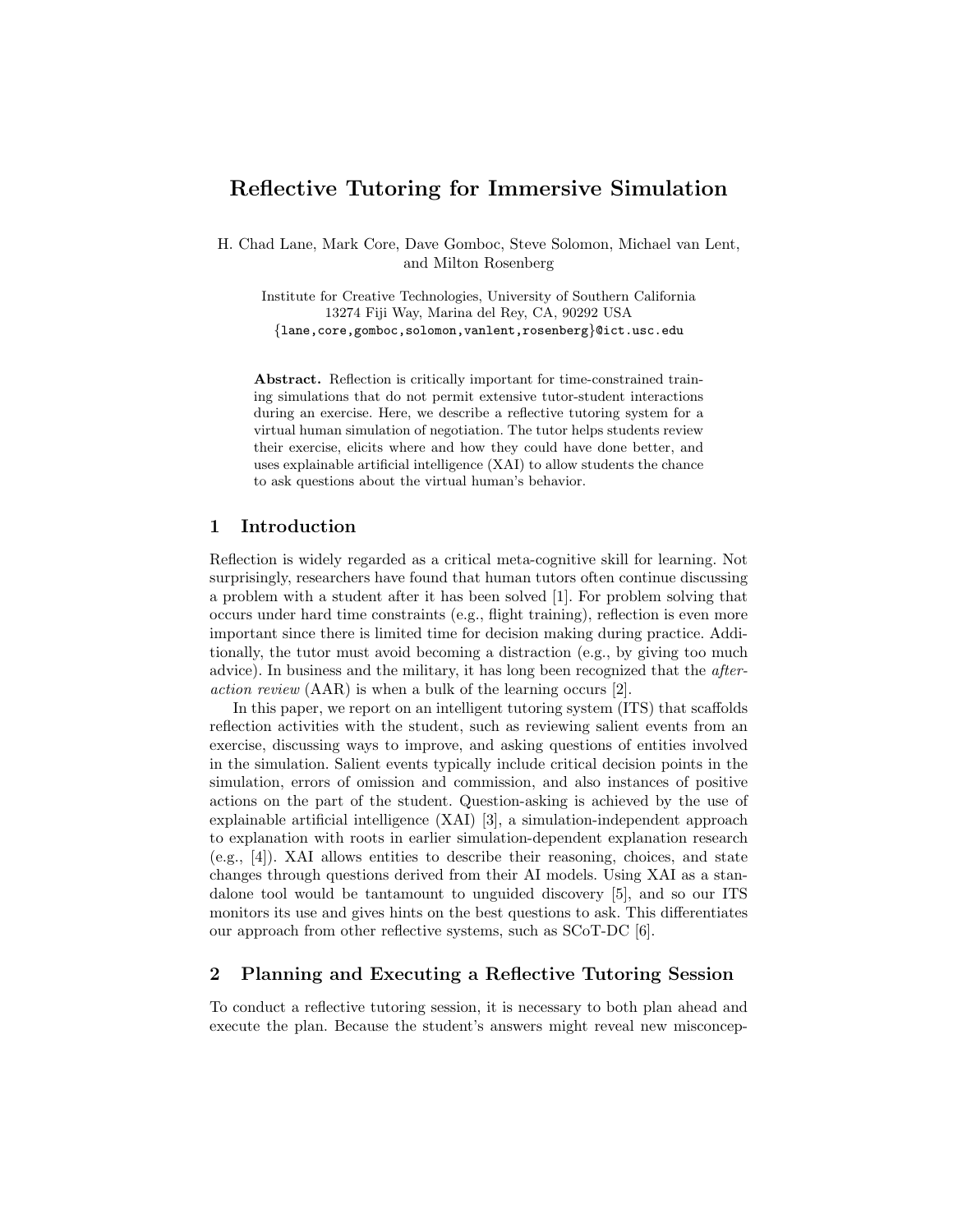| <b>Report Documentation Page</b>                                                                                                                                                                                                                                                                                                                                                                                                                                                                                                                                                                                                                                                                                                                                                                                                                                   |                             |                              |                 |                                                     | Form Approved<br>OMB No. 0704-0188               |  |
|--------------------------------------------------------------------------------------------------------------------------------------------------------------------------------------------------------------------------------------------------------------------------------------------------------------------------------------------------------------------------------------------------------------------------------------------------------------------------------------------------------------------------------------------------------------------------------------------------------------------------------------------------------------------------------------------------------------------------------------------------------------------------------------------------------------------------------------------------------------------|-----------------------------|------------------------------|-----------------|-----------------------------------------------------|--------------------------------------------------|--|
| Public reporting burden for the collection of information is estimated to average 1 hour per response, including the time for reviewing instructions, searching existing data sources, gathering and<br>maintaining the data needed, and completing and reviewing the collection of information. Send comments regarding this burden estimate or any other aspect of this collection of information,<br>including suggestions for reducing this burden, to Washington Headquarters Services, Directorate for Information Operations and Reports, 1215 Jefferson Davis Highway, Suite 1204, Arlington<br>VA 22202-4302. Respondents should be aware that notwithstanding any other provision of law, no person shall be subject to a penalty for failing to comply with a collection of information if it<br>does not display a currently valid OMB control number. |                             |                              |                 |                                                     |                                                  |  |
| 1. REPORT DATE<br>2006                                                                                                                                                                                                                                                                                                                                                                                                                                                                                                                                                                                                                                                                                                                                                                                                                                             |                             | 2. REPORT TYPE               |                 | <b>3. DATES COVERED</b><br>00-00-2006 to 00-00-2006 |                                                  |  |
| <b>4. TITLE AND SUBTITLE</b>                                                                                                                                                                                                                                                                                                                                                                                                                                                                                                                                                                                                                                                                                                                                                                                                                                       |                             |                              |                 |                                                     | <b>5a. CONTRACT NUMBER</b>                       |  |
| <b>Reflective Tutoring for Immersive Simulation</b>                                                                                                                                                                                                                                                                                                                                                                                                                                                                                                                                                                                                                                                                                                                                                                                                                |                             |                              |                 |                                                     | <b>5b. GRANT NUMBER</b>                          |  |
|                                                                                                                                                                                                                                                                                                                                                                                                                                                                                                                                                                                                                                                                                                                                                                                                                                                                    |                             |                              |                 | 5c. PROGRAM ELEMENT NUMBER                          |                                                  |  |
| 6. AUTHOR(S)                                                                                                                                                                                                                                                                                                                                                                                                                                                                                                                                                                                                                                                                                                                                                                                                                                                       |                             |                              |                 | 5d. PROJECT NUMBER                                  |                                                  |  |
|                                                                                                                                                                                                                                                                                                                                                                                                                                                                                                                                                                                                                                                                                                                                                                                                                                                                    |                             |                              |                 |                                                     | <b>5e. TASK NUMBER</b>                           |  |
|                                                                                                                                                                                                                                                                                                                                                                                                                                                                                                                                                                                                                                                                                                                                                                                                                                                                    |                             | 5f. WORK UNIT NUMBER         |                 |                                                     |                                                  |  |
| 7. PERFORMING ORGANIZATION NAME(S) AND ADDRESS(ES)<br>8. PERFORMING ORGANIZATION<br><b>REPORT NUMBER</b><br>University of California, Institute for Creative Technologies, 13274 Fiji<br>Way, Marina del Rey, CA, 90292                                                                                                                                                                                                                                                                                                                                                                                                                                                                                                                                                                                                                                            |                             |                              |                 |                                                     |                                                  |  |
| 9. SPONSORING/MONITORING AGENCY NAME(S) AND ADDRESS(ES)                                                                                                                                                                                                                                                                                                                                                                                                                                                                                                                                                                                                                                                                                                                                                                                                            |                             |                              |                 | 10. SPONSOR/MONITOR'S ACRONYM(S)                    |                                                  |  |
|                                                                                                                                                                                                                                                                                                                                                                                                                                                                                                                                                                                                                                                                                                                                                                                                                                                                    |                             |                              |                 |                                                     | <b>11. SPONSOR/MONITOR'S REPORT</b><br>NUMBER(S) |  |
| 12. DISTRIBUTION/AVAILABILITY STATEMENT<br>Approved for public release; distribution unlimited                                                                                                                                                                                                                                                                                                                                                                                                                                                                                                                                                                                                                                                                                                                                                                     |                             |                              |                 |                                                     |                                                  |  |
| <b>13. SUPPLEMENTARY NOTES</b>                                                                                                                                                                                                                                                                                                                                                                                                                                                                                                                                                                                                                                                                                                                                                                                                                                     |                             |                              |                 |                                                     |                                                  |  |
| 14. ABSTRACT                                                                                                                                                                                                                                                                                                                                                                                                                                                                                                                                                                                                                                                                                                                                                                                                                                                       |                             |                              |                 |                                                     |                                                  |  |
| <b>15. SUBJECT TERMS</b>                                                                                                                                                                                                                                                                                                                                                                                                                                                                                                                                                                                                                                                                                                                                                                                                                                           |                             |                              |                 |                                                     |                                                  |  |
| 16. SECURITY CLASSIFICATION OF:                                                                                                                                                                                                                                                                                                                                                                                                                                                                                                                                                                                                                                                                                                                                                                                                                                    |                             | <b>17. LIMITATION OF</b>     | 18. NUMBER      | 19a. NAME OF                                        |                                                  |  |
| a. REPORT<br>unclassified                                                                                                                                                                                                                                                                                                                                                                                                                                                                                                                                                                                                                                                                                                                                                                                                                                          | b. ABSTRACT<br>unclassified | c. THIS PAGE<br>unclassified | <b>ABSTRACT</b> | OF PAGES<br>3                                       | <b>RESPONSIBLE PERSON</b>                        |  |

**Standard Form 298 (Rev. 8-98)**<br>Prescribed by ANSI Std Z39-18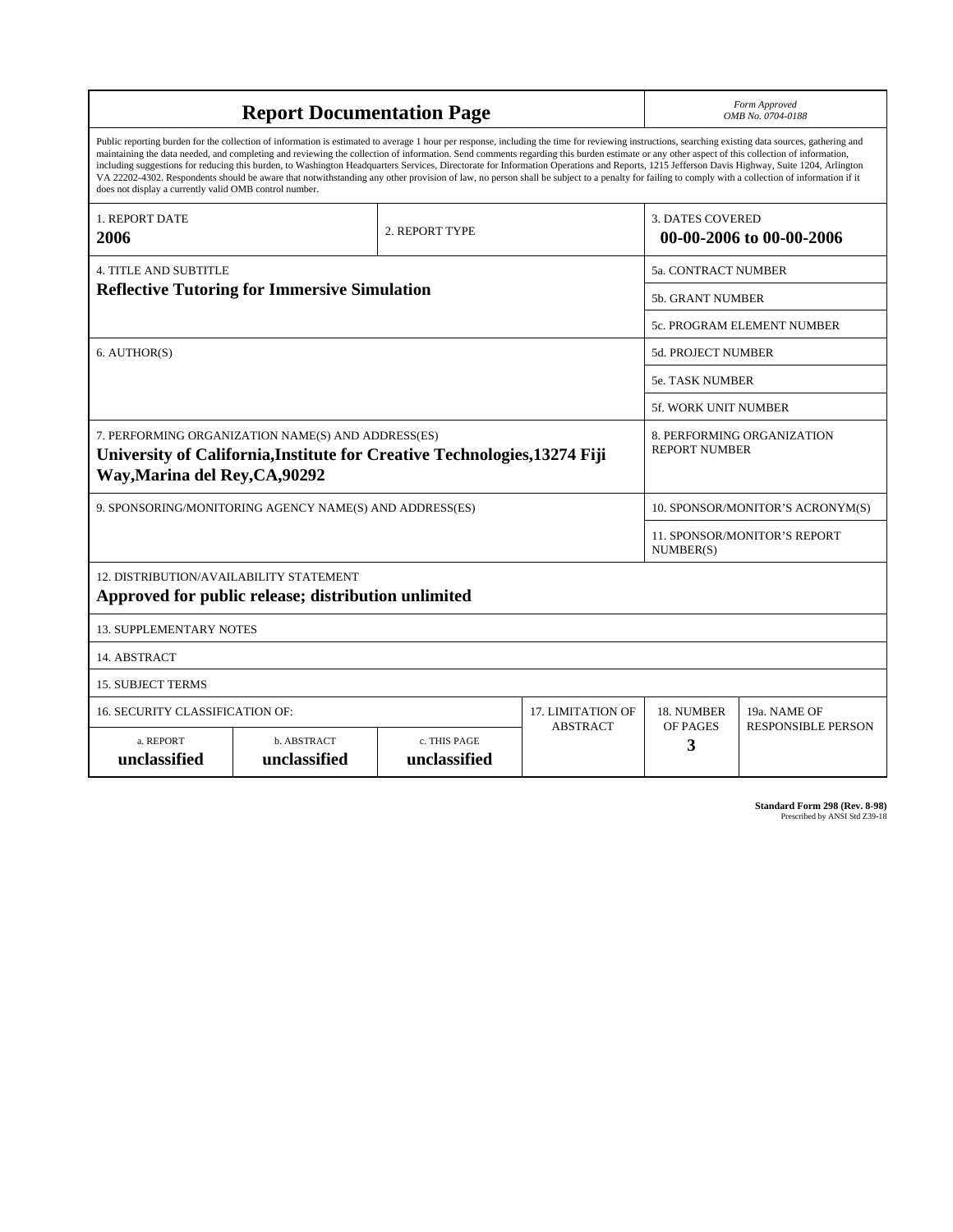|   |   | 1 T In the simulation history window, can you select a line where you could      |
|---|---|----------------------------------------------------------------------------------|
|   |   | have done better?                                                                |
|   |   | 2 S Line 5                                                                       |
|   |   | 3 T Why do you think line 5 upset the doctor?                                    |
|   |   | 4 S He didn't want to move his clinic                                            |
|   |   | 5 T That's right. You abruptly admitted your goal was to have him move his       |
|   |   | clinic. What else could you have said?                                           |
|   |   | 6 S I don't know                                                                 |
| 7 |   | T You needed to build more familiarity. For example, you could have asked        |
|   |   | how he was doing today. Let's focus on line 10.                                  |
|   |   | 8 T In the XAI window, please ask the doctor some questions and find out how     |
|   |   | this utterance contributed to failure of the negotiation.                        |
|   | 9 | S Why did the negotiation fail?                                                  |
|   |   | 10 $\,$ D I no longer trusted the captain.                                       |
|   |   | 11 S How was your solidarity with the Captain affected here?                     |
|   |   | 12 D It decreased.                                                               |
|   |   | $13\,$ S Why did your solidarity with the Captain decrease?                      |
|   |   | 14 D I disagreed with the intentions of the Captain expressed in this utterance. |
|   |   | 15 T Good job. In general, you want to avoid revealing sensitive information     |
|   |   | unless absolutely necessary.                                                     |
|   |   |                                                                                  |

Fig. 1. A reflective dialogue in which the student learns that it was unwise to reveal an undesirable fact before sufficiently building trust. References to "lines" are to the actual exercise (not shown here) and questions asked in the XAI subdialogue were selected from a menu.

tions, it is important that the tutor be able to adapt an AAR plan on the fly. Our system begins its planning process by loading a log file from the target simulation and performing the following steps:

- 1. analyze student's exercise: highlight important events from the exercise that are candidates for discussion.
- 2. create agenda: organize and prioritize the highlighted events.
- 3. prepare XAI: load exercise log, action representations, and natural language generation knowledge (details in [3]).

The first two steps roughly model what human instructors need to do to perform an AAR: judge the student's performance, make decisions about what merits discussion, and finally, decide how they might go about addressing these issues. Currently, steps 1 and 2 require human support, but we are working on automating these tasks as part of an in-game tutor that assesses turn-by-turn choices of the student. The resulting agenda is then passed to a planner and executor that conduct the dialogue – an example appears in figure 1. Prior to this, the student had completed a session with a virtual doctor who is running a clinic in a dangerous location [7]. The student's task is to convince the doctor to move willingly to a safer location through building trust and bargaining.